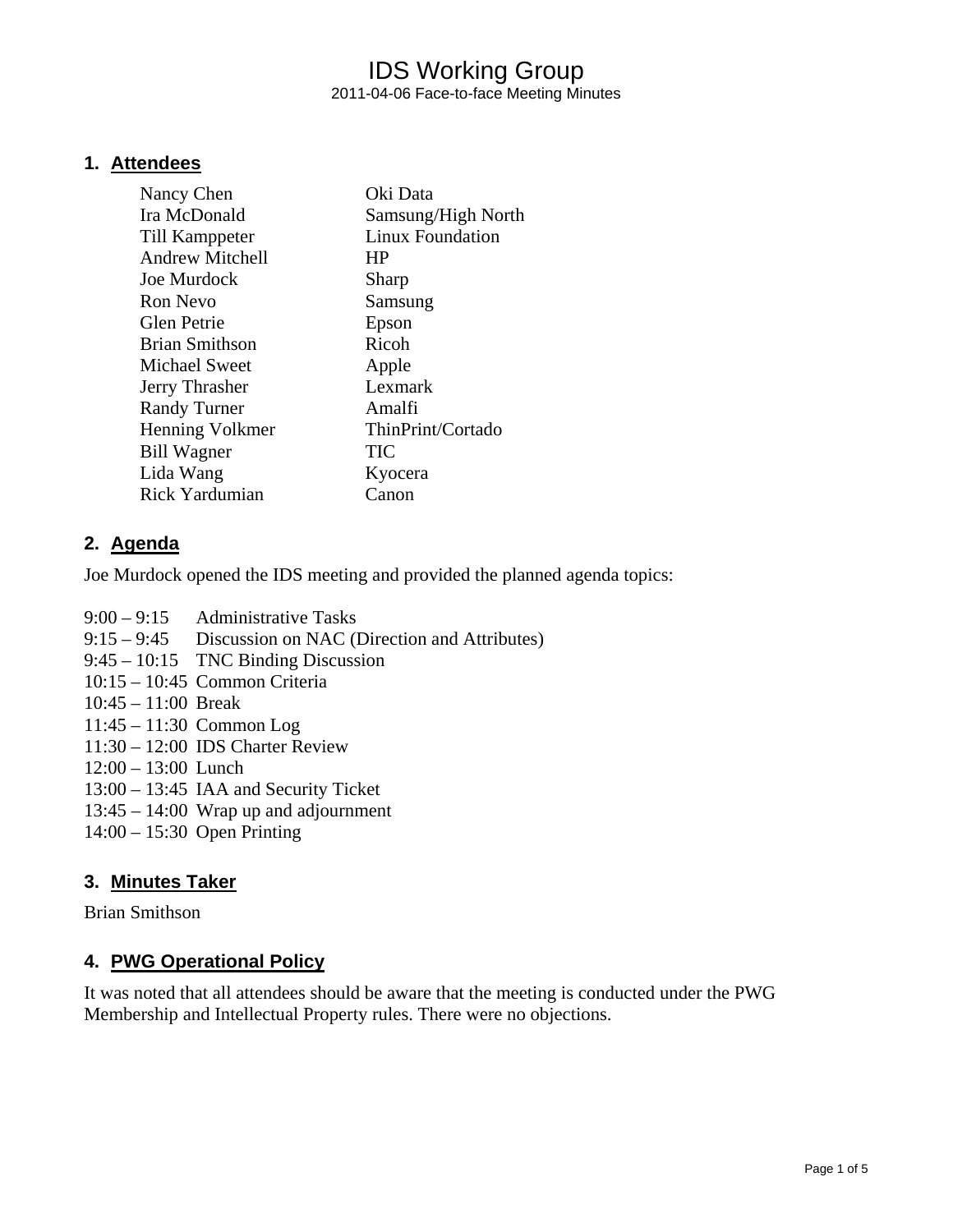## IDS Working Group

2011-04-06 Face-to-face Meeting Minutes

#### **5. Approve Minutes from previous meeting**

Minutes from the previous meeting are at ftp://ftp.pwg.org/pub/pwg/ids/minutes/IDS-call-minutes-20110324.pdf.

There were no objections to the previous meeting's minutes.

#### **6. Review Action Items**

The most recent Action Item spreadsheet is available at: ftp://ftp.pwg.org/pub/pwg/ids/ActionItems/.

Action item updates and comments:

- AI #73 was updated to indicate that the document is renamed "IDS Model"
- AI #83 was updated to indicate that a tentative kick-off teleconference with NIAP will be held on May 5, 2011
- AI #84 was completed

#### **7. Document status**

Refer to document status on slides #6 and #7 of ftp://ftp.pwg.org/pub/pwg/ids/Presentation/2011-04-06\_IDS\_F2F.pdf.

#### **8. Discussion on NAC (Direction and Attributes)**

At RSA 2011, there was some discussion of NAC being used to monitor devices and remove them from the network if they are out of some sort of policy. The question for IDS is whether we should limit the scope of HCD-ATR and related protocol bindings to its original purpose or expand it to include broader use.

It did not seem that this was being used for FISMA's new direction of continuous monitoring. Instead, it is being used by additional monitoring systems that check for behaviors that are considered out of policy and then NAC is used to revoke the device's acceptance on the network.

It was decided to just leave it alone but make sure that devices must respond to revalidation requests.

New NAC attributes under consideration:

- HCD\_Syslog\_URI (string)
- HCD\_Syslog\_Enabled (boolean)
- NAC IDS authentication service attribute
- Additional IDS security attributes?

Since it may or may not actually be the syslog protocol, it would be better to call it Security Log.

It isn't within scope for IDS to define what should or must be in the log, but it is within scope to define how to store a log event if such an event is to be logged. Definition of what should or must be logged is determined by certification or compliance requirements like Common Criteria or HIPAA.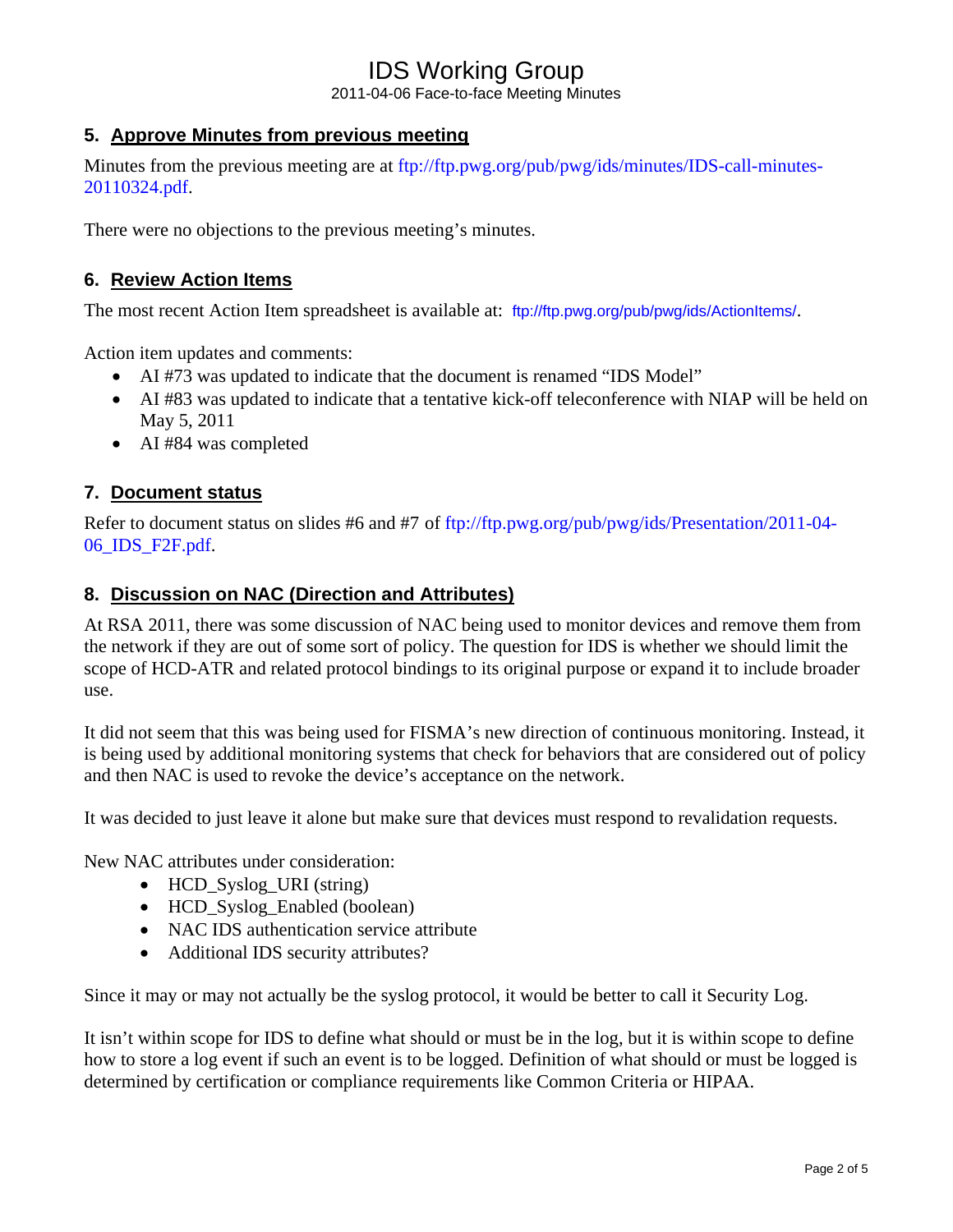# IDS Working Group

2011-04-06 Face-to-face Meeting Minutes

Regarding the authentication or other proposed attributes, it was decided to consult with TCG, resulting in a new action item:

| 86 | 4/6/2011 | Ira McDonald | HCD-ATR | I Inquire with S. Hanna about the importance (or lack) of having attributes |
|----|----------|--------------|---------|-----------------------------------------------------------------------------|
|    |          |              |         | for authentication service, log URI, and log enabled                        |

### **9. TNC Binding Discussion**

There was some discussion about this resulting in a new action item:

| 87 | 4/6/2011 | Ira McDonald | <b>TNC</b>     | Inquire with S. Hanna about whether flat binding is appropriate for |
|----|----------|--------------|----------------|---------------------------------------------------------------------|
|    |          |              | <b>Binding</b> | embedded systems like MFPs, referring to IF-TLV document            |

#### **10. Common Criteria**

We decided to hold off on submitting the charter to the SC until we've had at least one conversation with NIAP about the purpose and direction of the project.

The target for a kick-off teleconference with NIAP is May 5, 2011, during the regular PWG-IDS time slot.

In preparation, IDS members should become familiar with the background by reading the whitepaper ftp://ftp.pwg.org/pub/pwg/ids/white/2600sd-20110223.pdf and be ready to discuss at the April 28 teleconference. New action item:

| 88 | 4/6/2011 | Brian Smithson I | 2600.1 SD   Post a reminder to the list to read the whitepaper |
|----|----------|------------------|----------------------------------------------------------------|
|    |          |                  | ftp://ftp.pwg.org/pub/pwg/ids/white/2600sd-20110223.pdf        |

Some changes were suggested for the charter:

- Insert a new OBJ-1 to find out from NIAP what we should do
- Change OBJ-3 to say "reinstate 2600.1 when augmented by..."
- Change milestone date to reflect new target for NIAP meeting

To help accelerate the discussion with NIAP, some ideas or proposals should be outlined for what should or could be included in a supporting document. New action item:

89 | 4/6/2011 | Brian Smithson | 2600.1 SD | Outline ideas/proposals for SD

#### **11. Common Log**

See document: ftp://ftp.pwg.org/pub/pwg/ids/wd/wd-ids-log10-20110326.pdf

Most of the changes to this document resulted from discussions at the previous face-to-face meeting. Below are some new discussions:

Title is a bit ambiguous (PWG Imaging Device Security Log Format) and could be misinterpreted to mean that it is a "security log" format. Returning to "common log" would be better. Also, is it for imaging devices, or hardcopy devices? Imaging devices (to the PWG) can include projectors. It was decided to call it PWG Common Log Format. Some new action items: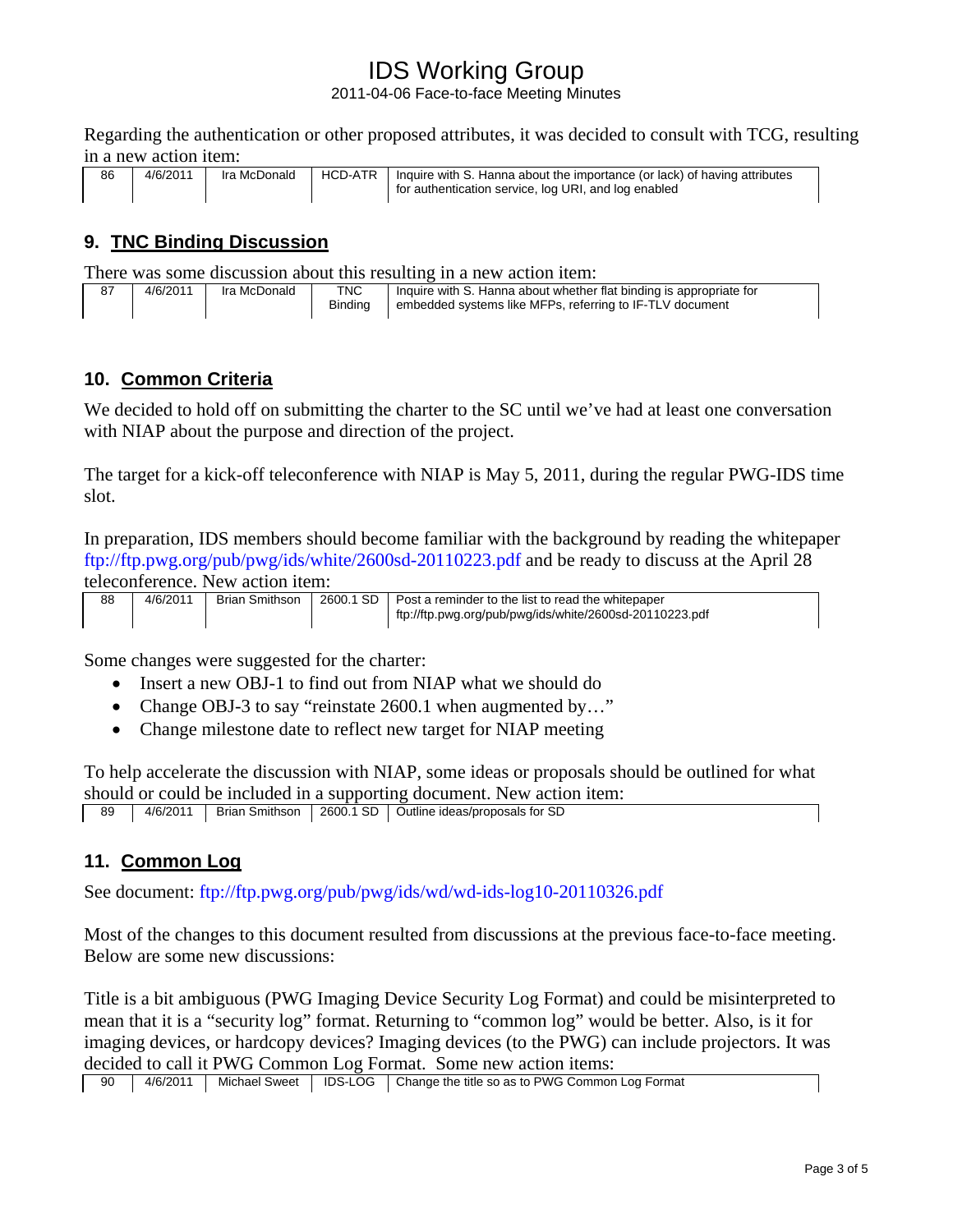# IDS Working Group

2011-04-06 Face-to-face Meeting Minutes

| 91 | 4/6/2011 | Joe Murdock | WG admin | Update the definition of "imaging device" to include projectors and such,<br>not just HCDs |
|----|----------|-------------|----------|--------------------------------------------------------------------------------------------|
|    |          |             |          |                                                                                            |

There was some discussion about the Rationale section. There was agreement to update the rationale section to a higher level purpose (standard presentation/protocols to support existing analysis tools and techniques, syslog, ESM, SIEM, etc.), and also the need for new categories of use cases such as audits (like for SOX or HIPAA), security event identification, accounting, and maybe maintenance. New action items:

| 92 | 4/6/2011 | <b>Michael Sweet</b> | <b>IDS-LOG</b> | Update the rational section to higher-level statements (see 4/6/2011<br>minutes) |
|----|----------|----------------------|----------------|----------------------------------------------------------------------------------|
| 93 | 4/6/2011 | Brian Smithson       | <b>IDS-LOG</b> | Send a message to the list to solicit use cases for the log spec                 |

Also out of scope is protection and retention of the logs.

Messsage level (e.g., error, warning, informational) is a more complex subject and will be addressed in a separate section.

Should there be a unique ID for log messages? Standard UUID (128 bit) would be too long, given the message length limitations. A local ID, such as a wrapping 32-bit number might suffice. It is a subject for additional discussion.

#### **12. IDS Charter Review**

See document: ftp://ftp.pwg.org/pub/pwg/ids/wd/wd-ids-charter-20110331.pdf

Comments were taken and edited in place.

#### **13. IAA and Security Ticket**

See document: ftp://ftp.pwg.org/pub/pwg/ids/wd/wd-ids-iaa10-20110402.pdf (out of time for detailed discussion)

#### **14. Summary of New Action Items and Open Issues**

#### **14.1 New action items**

| 86 | 4/6/2011 | Ira McDonald          | <b>HCD-ATR</b>               | Inquire with S. Hanna about the importance (or lack) of having attributes<br>for authentication service, log URI, and log enabled |
|----|----------|-----------------------|------------------------------|-----------------------------------------------------------------------------------------------------------------------------------|
| 87 | 4/6/2011 | Ira McDonald          | <b>TNC</b><br><b>Binding</b> | Inquire with S. Hanna about whether flat binding is appropriate for<br>embedded systems like MFPs, referring to IF-TLV document   |
| 88 | 4/6/2011 | <b>Brian Smithson</b> | 2600.1 SD                    | Post a reminder to the list to read the whitepaper<br>ftp://ftp.pwg.org/pub/pwg/ids/white/2600sd-20110223.pdf                     |
| 89 | 4/6/2011 | <b>Brian Smithson</b> | 2600.1 SD                    | Outline ideas/proposals for SD                                                                                                    |
| 90 | 4/6/2011 | Michael Sweet         | <b>IDS-LOG</b>               | Change the title so as to PWG Common Log Format                                                                                   |
| 91 | 4/6/2011 | Joe Murdock           | WG admin                     | Update the definition of "imaging device" to include projectors and such,<br>not just HCDs                                        |
| 92 | 4/6/2011 | <b>Michael Sweet</b>  | <b>IDS-LOG</b>               | Update the rational section to higher-level statements (see 4/6/2011<br>minutes)                                                  |
| 93 | 4/6/2011 | <b>Brian Smithson</b> | <b>IDS-LOG</b>               | Send a message to the list to solicit use cases for the log spec                                                                  |